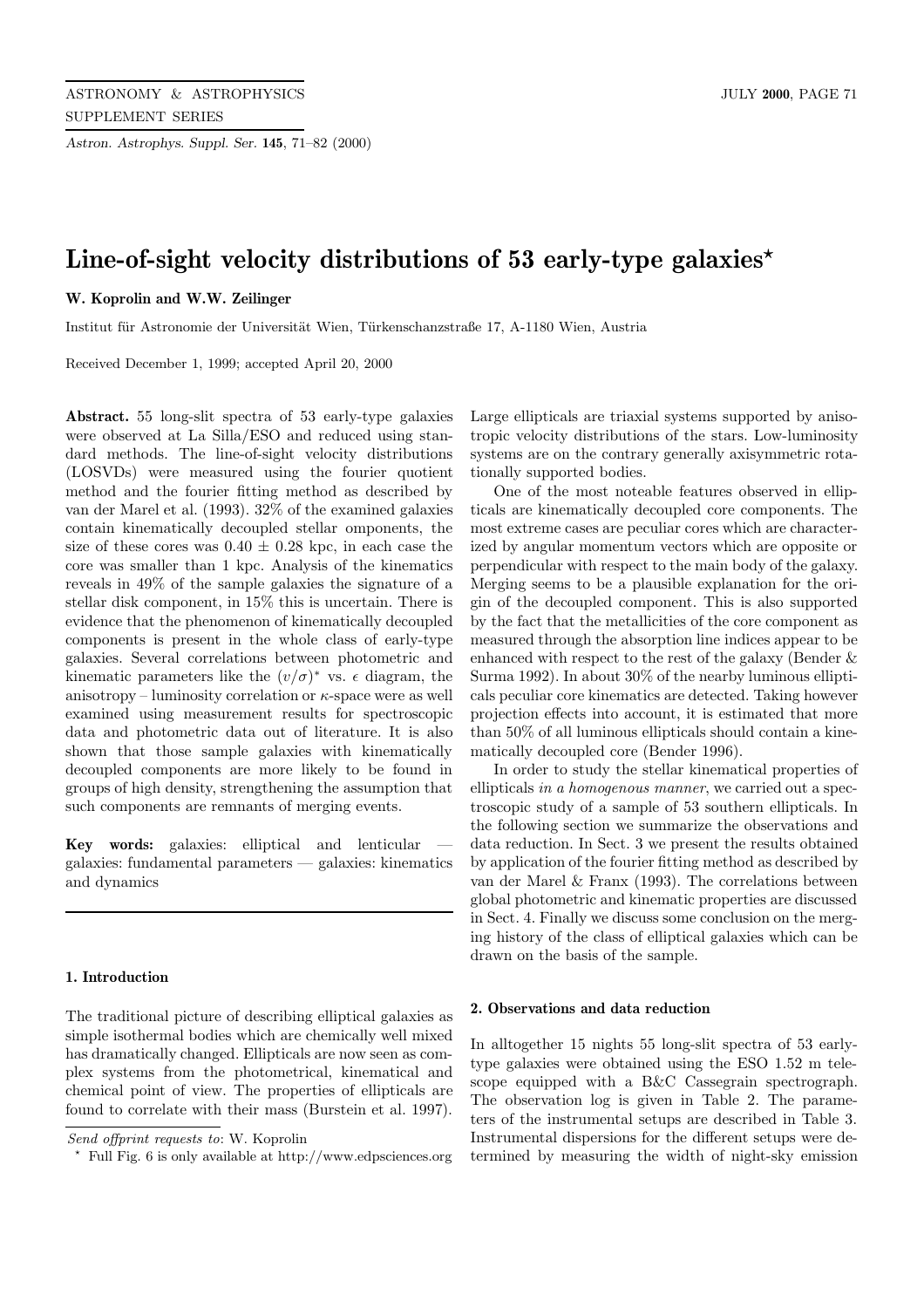lines and helium-argon lines in the calibration spectra. The seeing was typically  $1.5-2$  arcsec. The detectors employed were all Ford Aerospace  $2048 \times 2048$  pixel CCDs with a pixel size of  $15 \times 15 \ \mu m^2$ . The position angle of the slit was generally aligned with the optical major axis of the target galaxy.

The integration times range from 40 to 120 min. The observed sample contains little less than half of all earlytype galaxies with systemic velocities  $\langle 3000 \text{ km s}^{-1}$ . Exceptions are NGC 3302 ( $v_{\rm sys}$  = 4075 km s<sup>-1</sup>) and NGC 3309 ( $v_{\rm sys} = 4057$  km s<sup>-1</sup>). Table 1 lists the sample galaxies and their basic parameters.

The spectra were calibrated with the ESO images processing package MIDAS using standard procedures for bias subtraction and flat field correction. Artifacts produced by cosmic ray events were removed by applying a filtering algorithm and by visual inspection. The science spectra were bracketed by helium-argon calibration spectra in order to verify shifts along the dispersion due to instrumental flexure. No significant shifts were however detected. Wavelength calibration was performed on the science frames for each spectral row independently by fitting a third order polynomial, using the respective averaged helium-argon spectra as reference. The rms error of the dispersion curve was typically  $< 0.4$  Å. A sky spectrum was derived for each galaxy spectrum by fitting each wavelength bin with a first order polynomial at the border regions of the frame uncontaminated by the contribution of the galaxy light. To obtain an acceptable  $S/N$  all over the spectra, several lines in spatial direction were averaged until  $S/N > 12$  was reached, where necessary. Within the central 3 arcsec of the galaxies  $S/N \approx 35$  is typical.

For the subsequent analysis of the stellar kinematics the fourier fitting method using Gauss-Hermite polynomials was used as described by van der Marel et al. (1993). Spectra of non-rotating K and M giants obtained in the same instrumental setup as the galaxy spectra were used as velocity templates. Typically 4 to 8 such template stars were observed in each observing run.

#### **3. Results**

Emission lines were detected in 5 galaxies of the sample: UGC 4508, NGC 1889, NGC 3125, NGC 5237 and UGC 7354. Table 4 lists the detected emission lines of the respective galaxies and their properties. Analysis suggests photoionisation to be the main cause for the line emission, which is typical for H<sub>II</sub> regions.

The results for the stellar kinematics obtained for all 49 sample galaxies with absorption lines strong enough for fourier fitting are presented in the Appendix. The radial velocity and velocity dispersion profiles compare favorably with previously published measurements (Bender et al. 1994; Davies et al. 1983; Franx et al. 1989; Binney et al. 1990; Carollo & Danziger 1994a). The agreement of the kinematical profiles is for the major part within  $1\sigma$  deviation. For most of the galaxies of our sample no published  $h_3$  and  $h_4$  are available for comparison.

### **Notes on individual objects:**

**IC 1729**: Asymmetric radial velocity profile, central depression in the velocity dispersion profile.

**NGC 1404**: Disk without rotation within 0.1  $r_e$ , velocity profile constant within 1  $r_e$ ,  $h_3 \propto -v$ : typical example of decoupled central component kinematics.

**UGC 4508**: cE? High-intensity emission lines, low continuum.

**NGC 1889**: In interaction with the disklike galaxy NGC 1888, merger. The kinematic profiles overlap, resulting in a velocity dispersion profile and line strength increase outward. H $\alpha$  and [N II] line emission were detected, possibly from the neighboring galaxy. Liu & Kennicutt (1995) state NGC 1888 to be a spiral of the type Sa or Sb with dominent old stellar population and only weak line emission.

**NGC 2663**: Very small rotation, unusually high velocity dispersion. This galaxy is a massive brightest cluster member and characterized by very anisotropic dynamics (Carollo & Danziger 1994b). The galaxy also features a compact central radio source (Danziger & Goss 1983; Sadler et al. 1989).

**NGC 2271**: Kinematically decoupled central component within  $1.5$ <sup> $\prime\prime$ </sup> of the galaxy's center without rotation.

**NGC 3078**: Slightly asymmetric kinematically decoupled central component without rotation, also supported by a central depression in the Mg<sup>2</sup> profile (Carollo et al. 1993).  $NGC 3125 = AM 1004-294$ : High intensity emission lines, low continuum. This is a bright, compact low-redshift galaxy in a cluster with regular outer isophotes and double knots, it is classified as an amorphous H ii galaxy (Telles et al. 1997) or a blue compact dwarf (Marlowe et al. 1997).

**NGC 3136**: Counter-rotation disk 4<sup>"</sup> away from the center of intensity with a diameter of  $2''$ ; significance is low.

**NGC 3250**: Counter-rotating disk 9" away from the center of intensity with a diameter of 3'',  $h_3 \propto -v$ , indicating decoupled central component kinematics (Bender et al. 1994). The Mg<sup>2</sup> profile of this galaxy also features a central depression (Carollo et al. 1993).

**NGC 3268**: This galaxy features rotation only at one side of the core probably due to the presence of dust. It also has a parsec-scale radio core (Slee et al. 1994).  $h_3 \propto v$ , indicating a disk component (Bender et al. 1994).

**NGC 3302**: Dust lane along major axis.

**NGC 3557B**: Possible kinematically decoupled central component supported by the asymmetric rotational velocity profile and  $h_3 > 0$ , low significance because of low spatial resolution.

**NGC 3636**: E0 with low velocity dispersion  $(\sigma < 160 \text{ km s}^{-1}).$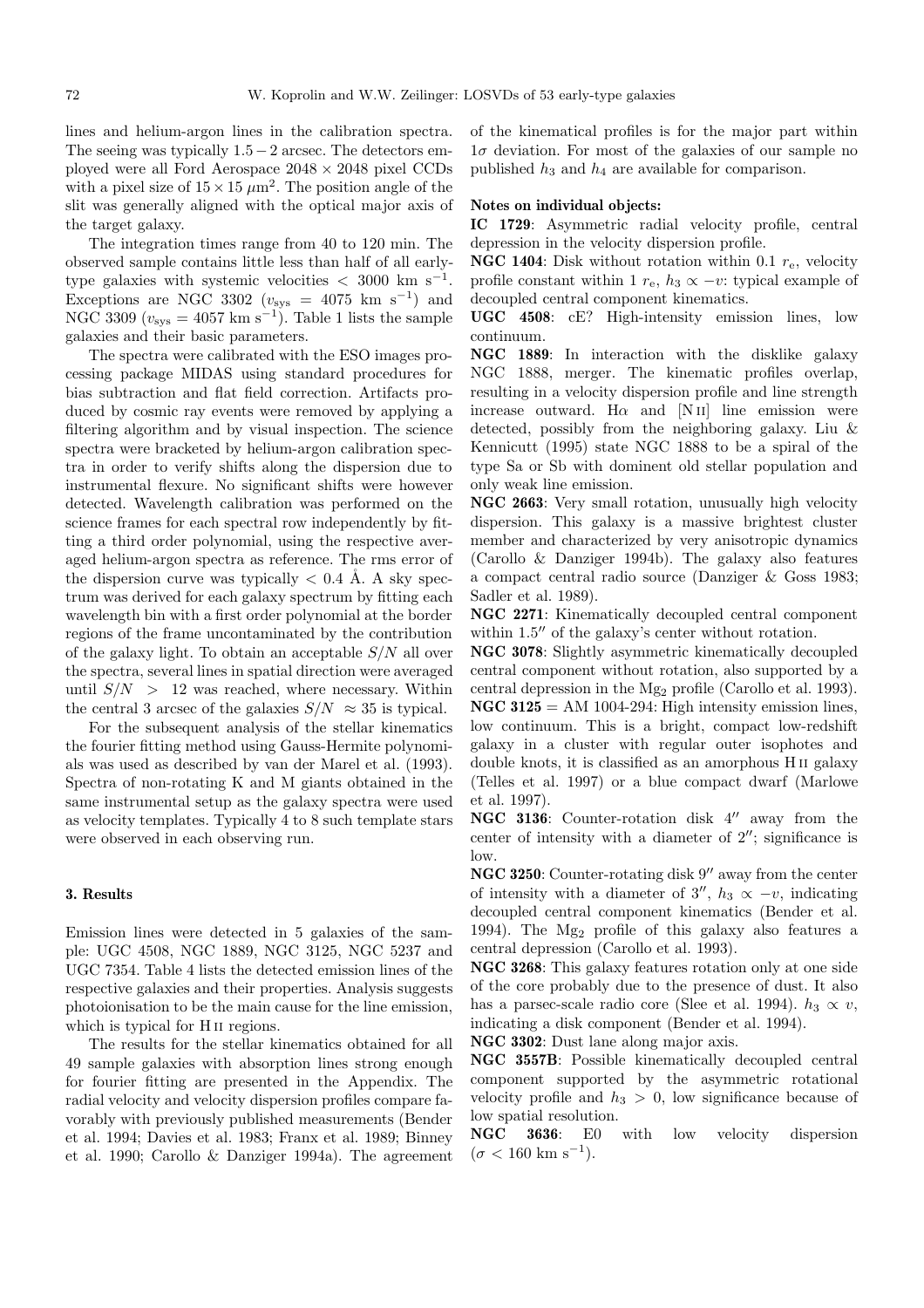**Table 1.** Programme galaxies and their basic parameters

| Object<br>(PGC <sup>1</sup> ) | Object<br>(NGC/IC/UGC) | Type<br>(RC3 <sup>2</sup> ) | Type<br>(RSA <sup>3</sup> ) | Type<br>(PGC) | $B_{\rm T}^0$ | $A_{\rm e}$<br>$(ESO-Uppsala4)$ | $V_{\rm hel}$ |
|-------------------------------|------------------------|-----------------------------|-----------------------------|---------------|---------------|---------------------------------|---------------|
|                               |                        |                             |                             |               |               |                                 |               |
| 6588                          | IC 1729                | $SAB0^-$ :                  |                             | E             | 13.28         | 29.8                            | 1495          |
| 13433                         | NGC $1404\,$           | $\rm E1$                    | E2                          | $\mathbf E$   | 10.89         | $26.7\,$                        | $1925\,$      |
| 13609                         | <b>NGC 1427</b>        | cD                          | $\rm E5$                    | E             | 11.76         | 32.9                            | 1430          |
| 14695                         | $\rm NGC$ 1537         | $SAB0^-$ pec?               | ${\rm E}6$                  | $\rm{LB}$     | 11.53         | 26.1                            | 1371          |
| $14757\,$                     | <b>NGC 1549</b>        | E <sub>0</sub>              | $\rm E2$                    | E             | $10.58\,$     | 47.5                            | 1153          |
| 17196                         | <b>NGC 1889</b>        | cD pec:                     |                             | E M           | 14.1          |                                 | 2472          |
| 19476                         | <b>NGC 2271</b>        | $SAB0^-$                    |                             | $\rm{LB}$     | 12.11         | 64.3                            | 2588          |
| 20047                         | <b>NGC 2325</b>        | E4                          | E4                          | ${\bf E}$     | 10.96         | $86.5\,$                        | $2248\,$      |
| 20916                         | $\rm NGC$ $\,2380$     | SAB0:                       |                             | $\rm{LB}$     | 10.38         | 43.4                            | $1775\,$      |
| $\boldsymbol{21325}$          | <b>NGC 2434</b>        | E <sub>0</sub>              | E0                          | E             | 11.43         | 40.5                            | 1327          |
| 23304                         | IC 2311                | E0:                         |                             | $\mathbf E$   | 11.00         | 17.7                            | 1836          |
| $\boldsymbol{24352}$          | $UGC$ $4508\,$         | $cE$ ?                      |                             | $\mathbf S$   | 14.90         |                                 | 1917          |
| 24590                         | <b>NGC 2663</b>        | ${\rm E}$                   |                             | $\mathbf E$   | 10.23         | 84.6                            | 2048          |
| $25075\,$                     | <b>NGC 2699</b>        | E:                          |                             | $\mathbf E$   | $13.57\,$     |                                 | $1825\,$      |
| $26592\,$                     | <b>NGC 2887</b>        | $SAO(s)^-$ ?                |                             | $\mathbf L$   | 11.72         | 27.4                            | $2850\,$      |
| 26601                         | <b>NGC 2865</b>        | E3                          | E4                          | E             | $12.29\,$     | 11.7                            | $2581\,$      |
| 26733                         | NGC 2872               | $\mathrm{E}2$               |                             | Ε             | 12.64         | 20.8                            | 3226          |
| 26768                         | <b>NGC 2888</b>        | cD:                         | E2                          | E             | 12.98         | 14.7                            | 2233          |
| $\boldsymbol{27885}$          | <b>NGC 2986</b>        | $\mathrm{E}2$               | $\rm E2$                    | $\mathbf E$   | 11.51         | 41.4                            | 2264          |
| 28806                         | $\rm NGC~3078$         | $\mathrm{E}2$               | $\mathrm{E}3$               | $\mathbf E$   | $11.93\,$     | 23.8                            | $2506\,$      |
| 28845                         | <b>NGC 3087</b>        | $cD$ :                      | $\mathrm{E}2$               | $\mathbf E$   | $12.34\,$     | 16.1                            | 2662          |
| 29311                         | <b>NGC 3136</b>        | ${\rm E}$                   | $\mathrm{E}4$               | $\mathbf E$   | 11.23         | 41.4                            | 1647          |
| 29366                         | <b>NGC 3125</b>        | $\to$ ?                     | Amorphous                   | ${\rm E}$     | 13.16         | $\ \, 9.2$                      | 1080          |
| 30314                         | <b>NGC 3224</b>        | cD                          |                             | E             | 12.48         | 15.3                            | 3088          |
| 30671                         | <b>NGC 3250</b>        | $\mathrm{E}4$               | $\mathrm{E}3$               | $\mathbf E$   | 11.67         | $32.1\,$                        | 2883          |
| 30859                         | $\rm NGC~3258$         | $\rm E1$                    | $\rm E1$                    | $\mathbf E$   | 12.27         | 27.4                            | 2808          |
| $30875\,$                     | NGC $3260\,$           | E pec:                      |                             | E             | $13.06\,$     | $25.0\,$                        | $2413\,$      |
| 30949                         | <b>NGC 3268</b>        | $\mathrm{E}2$               | $\rm E2$                    | E             | 12.23         | 36.1                            | $2761\,$      |
| $31391\,$                     | <b>NGC 3302</b>        | SA <sub>0</sub>             |                             | L             | $13.16\,$     | 20.4                            | 4075          |
| 31466                         | <b>NGC 3309</b>        | $\mathrm{E}3$               | E1                          | E             | $12.34\,$     | 31.4                            | 4057          |
| 32249                         | <b>NGC 3377</b>        | $\rm{E}5$                   | E6                          | $\mathbf E$   | 11.13         | 33.7                            | 689           |
| 33824                         | <b>NGC 3557B</b>       | E5:                         |                             | $\to$ M       | 12.92         |                                 | $2855\,$      |
| 33871                         | <b>NGC 3557</b>        | E3                          | $\mathrm{E}3$               | $\mathbf E$   | 11.13         | 37.8                            | $3014\,$      |
| 34160                         | <b>NGC 3585</b>        | E7                          | $E7/S0_1(7)$                | E             | 10.53         | $39.5\,$                        | 1491          |
| $24513\,$                     | <b>NGC 3617</b>        | cD                          |                             |               | 13.26         | 11.9                            | 1491          |
| 34709                         | <b>NGC 3636</b>        | ${\rm E}0$                  |                             | $\mathbf E$   | 13.19         |                                 | $1715\,$      |
| 36918                         | $\rm NGC~3904$         | $E2$ :                      | E2                          | $\mathbf E$   | 11.67         | 23.3                            | 1750          |
| 37061                         | <b>NGC 3923</b>        | $\mathrm{E}4$               | E4/S01(4)                   | E             | 10.52         | 53.3                            | 1607          |
| 37863                         | NGC $4033\,$           | ${\rm E}6$                  | $S0_1(6)$                   | E             | $12.52\,$     | 16.1                            | 1521          |
| 38411                         | <b>NGC 4105</b>        | E3                          | $S0_{1/2}(3)$               | E M           | 11.21         | 41.4                            | 1900          |
| 38417                         | NGC 4106               | $SBO(s)^+$                  | $SB0/a$ (tides)             | LB            | 11.88         | 61.0                            | 2189          |
| 39628                         | <b>UGC 7354</b>        |                             |                             | E             | 14.66         |                                 | 1684          |
| 39659                         | <b>NGC 4261</b>        | E2                          | E3                          | E             | 11.32         | 28.6                            | 2200          |
| 43276                         | <b>NGC 4697</b>        | E6                          | E6                          | E             | 10.03         | 75.4                            | 1210          |
| 46330                         | NGC 5061               | E0                          | E0                          | E             | 11.06         | 25.5                            | 2065          |
| 48139                         | NGC 5237               | $I0$ ?                      |                             | $\to$ M       | 12.84         | 26.9                            | 321           |
| 54646                         | <b>NGC 5903</b>        | $\rm E2$                    | $E3/S0_1(3)$                | E             | 11.76         | 35.2                            | 2519          |
| 62589                         | IC 4797                | $cD$ pec:                   | $E5/S0_1(5)$                | ${\rm E}$     | 12.04         | 17.7                            | 2582          |
| 64136                         | NGC $6861\,$           | $SAO(s)^{-}$ :              | $S0_3(6)$                   | LB            | 11.78         | 22.8                            | 2819          |
| 66318                         | NGC 7029               | E6:                         | $S0_1(5)$                   | E             | 12.26         | 24.4                            | 2818          |
| 66549                         | NGC 7049               | SA(s)0                      | $S0_3(4)/Sa$                | L             | 11.42         | 47.8                            | 2198          |
| 68020                         | NGC $7196\,$           | Е:                          | E3/S0 <sub>3</sub> (3)      | E             | 12.31         | 21.7                            | 3007          |
| 70975                         | IC 5297                |                             |                             | $\mathbf S$   | 15.6          |                                 |               |

 $<sup>1</sup>$  Paturel et al. 1989.</sup>

 $2$  de Vaucouleurs et al. 1991.

 $3$  Sandage & Tammann 1981.

 $<sup>4</sup>$  Lauberts & Valentijn 1989.</sup>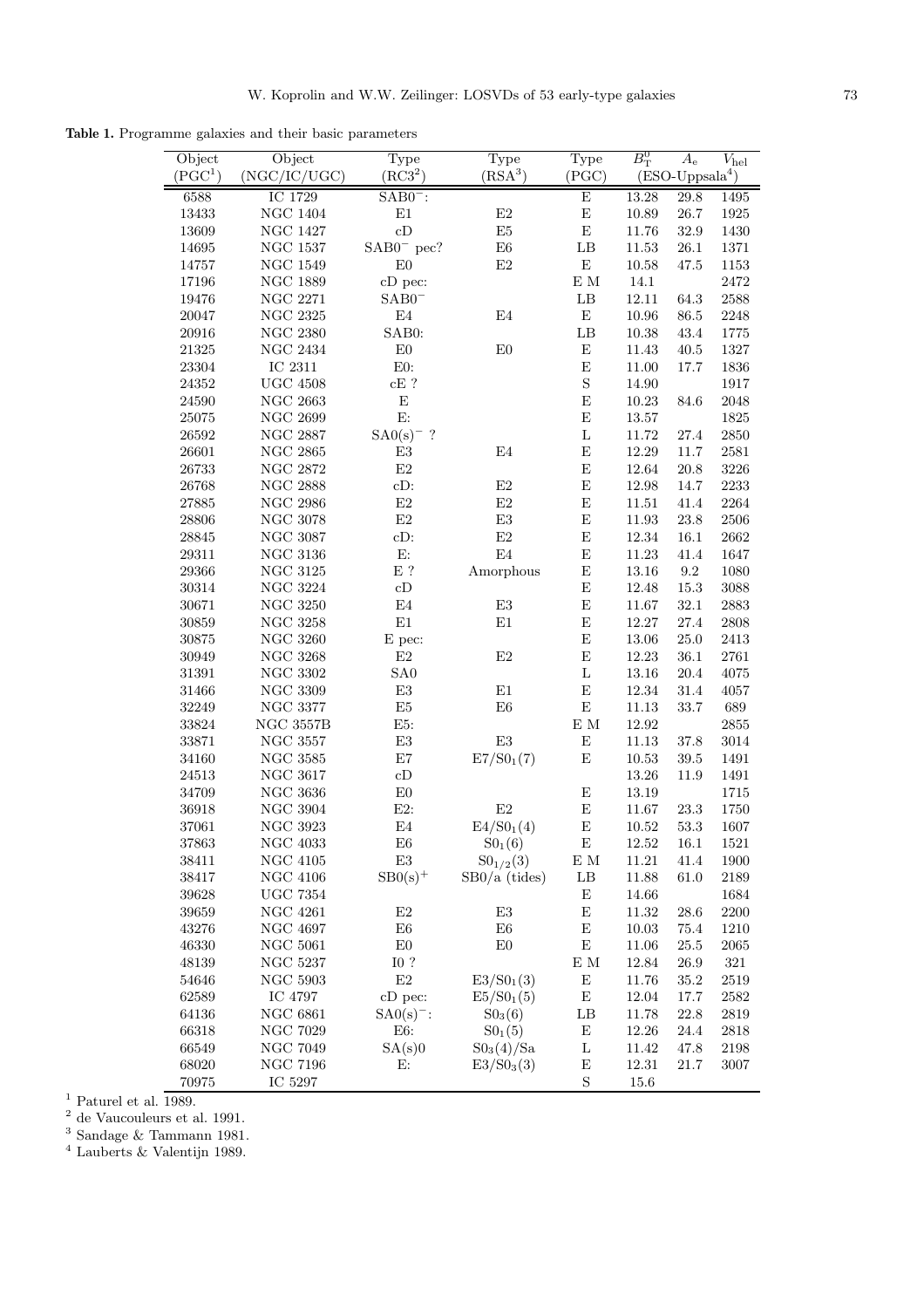**Table 2.** Observation log

| observing | date              | galaxy                | integration      | position                    |
|-----------|-------------------|-----------------------|------------------|-----------------------------|
| run       |                   |                       | time             | angle                       |
| 1991      | Mar. 24/25        | <b>NGC 3302</b>       | 7200 s           | $28^{\circ}$                |
|           |                   | NGC 4697              | 3600 s           | $80^{\circ}$                |
|           | Mar. 25/26        | NGC 3309              | 7200 s           | $170^{\circ}$               |
|           | Mar. 26/27        | NGC 4105              | 7200 s           | $115^\circ$                 |
|           |                   | <b>NGC 4106</b>       | 7200 s           | $115^{\circ}$               |
| 1992      | Jan. 29/30        | NGC 1537              | $2\times2400$ s  | $94^{\circ}$                |
|           |                   | <b>NGC 2325</b>       | $2\times2400$ s  | $6^\circ$                   |
|           |                   | <b>NGC 2663</b>       | $2\times2400$ s  | $113^\circ$                 |
|           |                   | <b>NGC 3078</b>       | 2400 s           | $15^{\circ}$                |
|           |                   | NGC 3268              | 2400 s           | $62^\circ$                  |
|           | Jan. $30/31$      | <b>NGC 2271</b>       | $2\times2400$ s  | $91^{\circ}$                |
|           |                   | NGC $2865\,$          | $2\times 2400$ s | $128^\circ$                 |
|           |                   | <b>NGC 3087</b>       | $2\times2400$ s  | $126^{\circ}$               |
|           |                   | <b>NGC 3136</b>       | $2\times2400$ s  | $126^\circ$                 |
|           | Jan. $31$ /Feb. 1 | NGC 1549              | $2\times2400$ s  | $4^{\circ}$                 |
|           |                   | <b>NGC 3250</b>       | $2\times2400$ s  | $136^{\circ}$               |
|           |                   | <b>NGC 3258</b>       | $2\times2400$ s  | $55^{\circ}$                |
|           | Feb. $1/2$        | NGC 1427              | $2\times2400$ s  | $77^\circ$                  |
|           |                   | <b>NGC 2380</b>       | $2\times2400$ s  | $72^{\circ}$                |
|           |                   | <b>NGC 3224</b>       | $2\times2400$ s  | $134^\circ$                 |
|           |                   | <b>NGC 3585</b>       | $2\times2400$ s  | $96^{\circ}$                |
|           |                   | <b>NGC 3904</b>       | 2400 s, 1200 s   | $0^\circ$                   |
|           | Feb. $2/3$        | <b>NGC 2888</b>       | $2\times2400$ s  | $170^{\circ}$               |
|           |                   | <b>NGC 2434</b>       | $2\times2400$ s  | $126^{\circ}$               |
|           |                   | <b>NGC 2887</b>       | $2\times2400$ s  | $87^\circ$                  |
|           |                   | $\rm NGC~5061$        | 1800 s, 1500 s   | $95^{\circ}$                |
| 1992      | Aug. 25/26        | NGC 5903              | $2\times2700$ s  | $139^\circ$                 |
|           |                   | IC 4797               | $2\times2700$ s  | $145^{\circ}$               |
|           |                   | <b>NGC 7029</b>       | $2\times2700$ s  | $69^\circ$                  |
|           |                   | <b>NGC 7196</b>       | $2\times2700$ s  | $47^\circ$                  |
|           |                   | IC 1729               | 2700 s           | $142^{\circ}$               |
|           |                   | <b>NGC 1404</b>       | 2700 s           | $160^\circ$                 |
|           | Aug. 26/27        | NGC 7049              | $2\times3600$ s  | $57^\circ$                  |
|           | Aug. 28/29        | NGC 6861              | $3600 \text{ s}$ | $140^\circ$                 |
| 1993      | Feb. $16/17$      | IC 2311               | 3600 s           | $84^{\circ}$                |
|           |                   | <b>NGC 2699</b>       | 3600 s           | $50^{\circ}$                |
|           |                   | <b>NGC 2986</b>       | $3600 \text{ s}$ | $78^{\circ}$                |
|           |                   |                       | 3600 s           | $36^{\circ}$                |
|           |                   | <b>NGC 3377</b>       |                  |                             |
|           |                   | NGC 3923              | 3600 s           | $50^{\circ}$<br>$161^\circ$ |
|           | Feb. $17/18$      | NGC 1889              | 3600 s           | $111^{\circ}$               |
|           |                   | NGC 3125              | 3600 s           | $0^\circ$                   |
|           |                   | IC 5297<br>NGC $3617$ | 3600 s           | $147^\circ$                 |
|           |                   |                       | $3600 \text{ s}$ |                             |
|           |                   | NGC 4033              | $3600 \text{ s}$ | $47^{\circ}$                |
|           |                   | NGC 4261              | 3600 s           | $160^{\circ}$               |
|           | Feb. $18/19$      | <b>NGC 2663</b>       | $3600 \text{ s}$ | $98^\circ$                  |
|           |                   | NGC 2872              | 3600 s           | $32^{\circ}$                |
|           |                   | $\rm NGC~3260$        | 3600 s           | $0^{\circ}$                 |
|           |                   | NGC 3557B             | $3600 \text{ s}$ | $107^\circ$                 |
|           |                   | <b>NGC 3557</b>       | 3600 s           | $30^{\circ}$                |
|           |                   | NGC 4697              | $3600 \text{ s}$ | $160^{\circ}$               |
|           | Feb. $19/20$      | <b>UGC 4508</b>       | 5400 s           | $90^{\circ}$                |
|           |                   | $\rm NGC~3636$        | $3600 \text{ s}$ | $90^\circ$                  |
|           |                   | UGC 7354              | $5400$ s         | $19^{\circ}$                |
|           |                   | NGC 5237              | 3600 s           | $128^\circ$                 |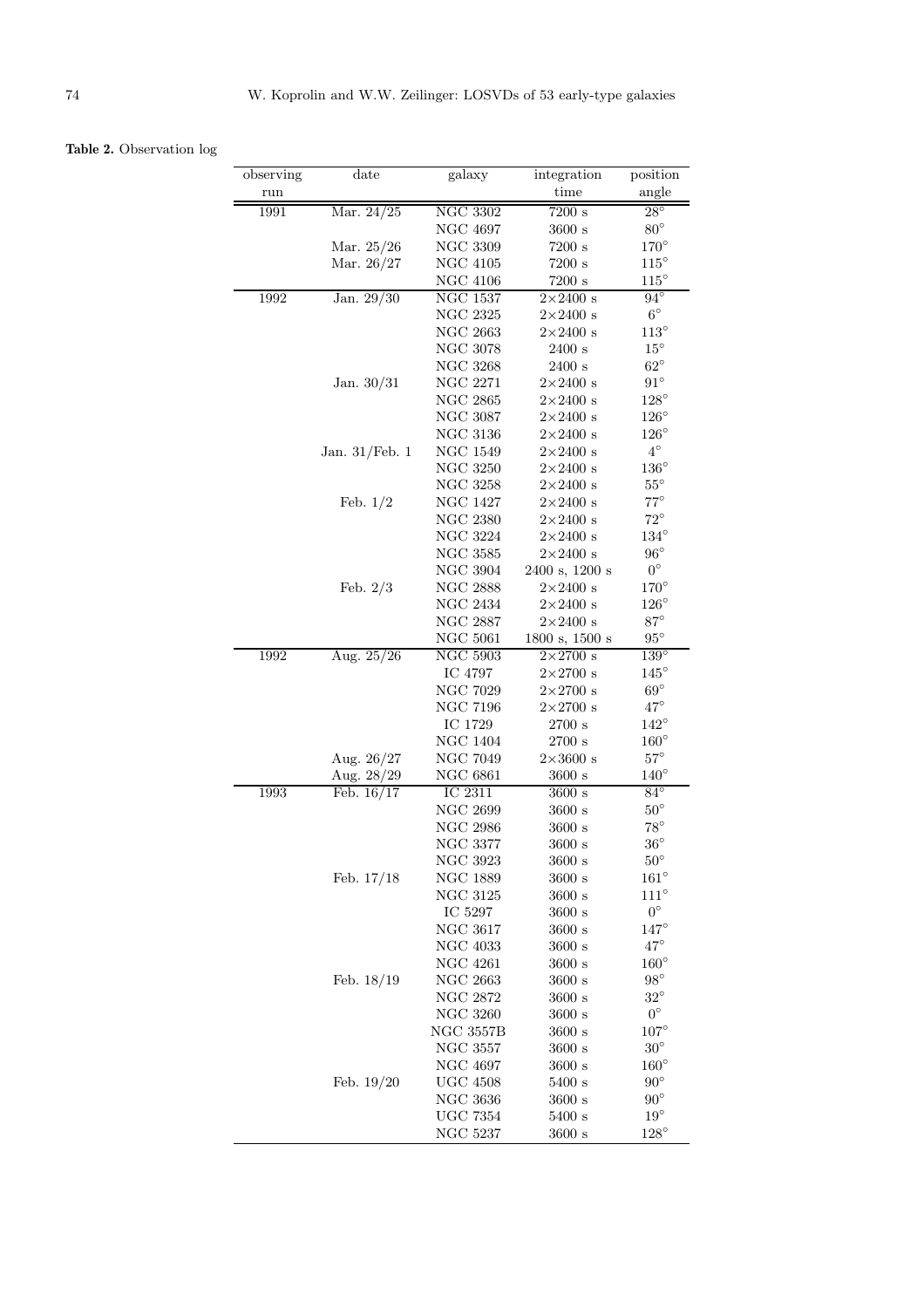**Table 3.** Observation parameters

| date                    | CCD        | spatial        | grating    | wavelength    | slit   | spectral        | instrumental            |
|-------------------------|------------|----------------|------------|---------------|--------|-----------------|-------------------------|
|                         |            | resolution     |            | range         | width  | resolution      | dispersion              |
|                         | ESO-number | [arcsec/pixel] | ESO-number | A]            | arcsec | $\rm [A/pixel]$ | $\mathrm{[km\;s^{-1}]}$ |
| 1991 Mar. $24 - 25$     | 13         | 0.81           | 25         | $4253 - 6836$ | 2.0    | 2.788           | 169                     |
| 1991 Mar. $25 - 28$     | 13         | 0.81           | 10         | $4835 - 5735$ | 1.7    | 0.974           | 51                      |
| 1992 Jan. $29$ – Feb. 3 | 27         | 0.81           | 10         | $5162 - 6659$ | 2.0    | 0.970           | 53                      |
| 1992 Aug. $25 - 29$     | 27         | 0.81           | 10         | 5175-6687     | 2.0    | 0.969           | 39                      |
| 1993 Feb. $16-20$       | 24         | 0.81           | 10         | 5175-6687     | 2.0    | 0.969           | 39                      |

**Table 4.** Measured emission lines of the sample galaxies

| galaxy          | element            | $\lambda_0$ | $\lambda$      | <b>FWHM</b> | $\boldsymbol{\eta}$ | $\sigma$          |
|-----------------|--------------------|-------------|----------------|-------------|---------------------|-------------------|
|                 |                    | $[\AA]$     | $[\text{\AA}]$ | $[\AA]$     | $\rm [km~s^{-1}]$   | $\rm [km~s^{-1}]$ |
| <b>UGC 4508</b> | Fe II              | 5591.38     | 5626.0         | 2.0         | 1856.2              | 44                |
|                 | Fe I               | 5595.06     | 5630.1         | $2.3\,$     | 1877.5              | $50\,$            |
|                 | Hel                | 5875.6      | 5912.1         | $2.1\,$     | 1862.4              | $43\,$            |
|                 | [N <sub>II</sub> ] | 6548.1      | 6588.7         | 2.3         | 1858.8              | $43\,$            |
|                 | $H\alpha$          | 6562.8      | 6603.4         | (4.6)       | 1854.6              | (85)              |
|                 | [N <sub>II</sub> ] | 6583.4      | 6624.2         | $2.4\,$     | 1859.3              | $44\,$            |
| <b>NGC 1889</b> | [N II]             | 6548.1      | 6603.2         | $5.0\,$     | 2522.6              | $\overline{96}$   |
|                 | $H\alpha$          | 6562.8      | 6617.62        | 3.0         | 2504.2              | 56                |
|                 | [NII]              | 6583.4      | 6638.7         | $5.0\,$     | 2518.2              | 95                |
| <b>NGC 3125</b> | Fe II              | 5591.38     | 5611.9         | 2.2         | 1100.2              | 48                |
|                 | Fe I               | 5595.06     | 5615.8         | 2.2         | 1111.3              | 48                |
|                 | He I               | 5875.6      | 5896.73        | $2.5\,$     | 1078.1              | $52\,$            |
|                 | Fe II              | 6149.238    | 6171.83        | 2.6         | 1101.4              | $52\,$            |
|                 | [N <sub>II</sub> ] | 6504.9      | 6528.552       | $2.7\,$     | 1090.1              | $51\,$            |
|                 | [N II]             | 6548.1      | 6571.7         | $2.6\,$     | 1080.5              | 48                |
|                 | $H\alpha$          | 6562.8      | 6586.44        | 2.73        | 1079.9              | 50.7              |
|                 | $[N\,{\rm II}]$    | 6583.4      | 6607.26        | 2.6         | 1086.5              | 48                |
| <b>NGC 5237</b> | [NII]              | 6548.1      | 6555.2         | (6.1)       | 325.1               | (114)             |
|                 | $H\alpha$          | 6562.8      | 6570.07        | 2.3         | 332.1               | $42\,$            |
|                 | [NII]              | 6583.4      | 6590.7         | 2.4         | 332.4               | $45\,$            |
| <b>UGC 7354</b> | Fe II              | 5619.9      | 5591.38        | 2.0         | 1529.2              | 44                |
|                 | Fe I               | 5623.9      | 5595.06        | 2.2         | 1545.3              | 48                |
|                 | Fe I               | 5832.69     | 5804.06        | 1.9         | 1478.8              | 40                |
|                 | Fe III             | 5862.67     | 5833.65        | $2.8\,$     | 1491.3              | $59\,$            |
|                 | $\rm Fe\,{\sc ii}$ | 6180.79     | 6149.238       | $2.2\,$     | 1538.2              | 44                |
|                 | [O I]              | 6332.27     | 6300.3         | 2.1         | 1521.3              | 41                |
|                 | [N <sub>II</sub> ] | 6538.16     | 6504.9         | $2.4\,$     | 1532.9              | 45                |
|                 | [N II]             | 6581.43     | 6548.1         | $2.2\,$     | 1526.0              | 41                |
|                 | $H\alpha$          | 6595.7      | 6562.8         | (5.3)       | 1502.9              | (99)              |
|                 | [NII]              | 6616.878    | 6583.4         | 2.47        | 1524.5              | 45.9              |

**NGC 3904:** Rotation disk  $(r < 6'')$  within the center,  $h_3 \propto -v$ , indicating decoupled central component kinematics.

**NGC 4105, NGC 4106** = AM 1204-292: Gravitational interaction, reciprocal influence of kinematics. NGC 4105 features decoupled fast rotation within  $2^{\prime\prime}$  of the galaxy's center, supported by the fact that  $h_3$  resambles  $-v$ ; NGC 4106 has an asymmetric rotational velocity profile and  $h_3 > 0$ . The latter is classified as lenticular in the ESO-Uppsala Sky Survey with a diffuse, round arm clearly visible, possibly produced by the interaction. RC3 classifies it for this reason as SBb, however the color is more consistent with an S0 (Reduzzi & Rampazzo 1996).

**NGC 4697**: Large E6 galaxy with only slight rotation, it also features a dust lane of intrinsically circular shape, located in the equitorial plane. The galaxy is flattened and may be an S0, the spheroidal part of NGC 4697 may well be a large bulge (Dejonghe et al. 1996).

**NGC 5237** = AM 1334-423: Nearby irregular galaxy, high-intensity emission lines, low continuum. This galaxy is believed to be a remnant of a spiral which collided with Centaurus A (NGC 5128)  $5 \times 10^8$  yr ago, lost half its disk material, which now forms the conspicuous ring of gas and dust line in Centaurus A, and was ejected as a non-rotating shred of dusty, gas-rich disc material which appears as a blue irregular/starburst dwarf galaxy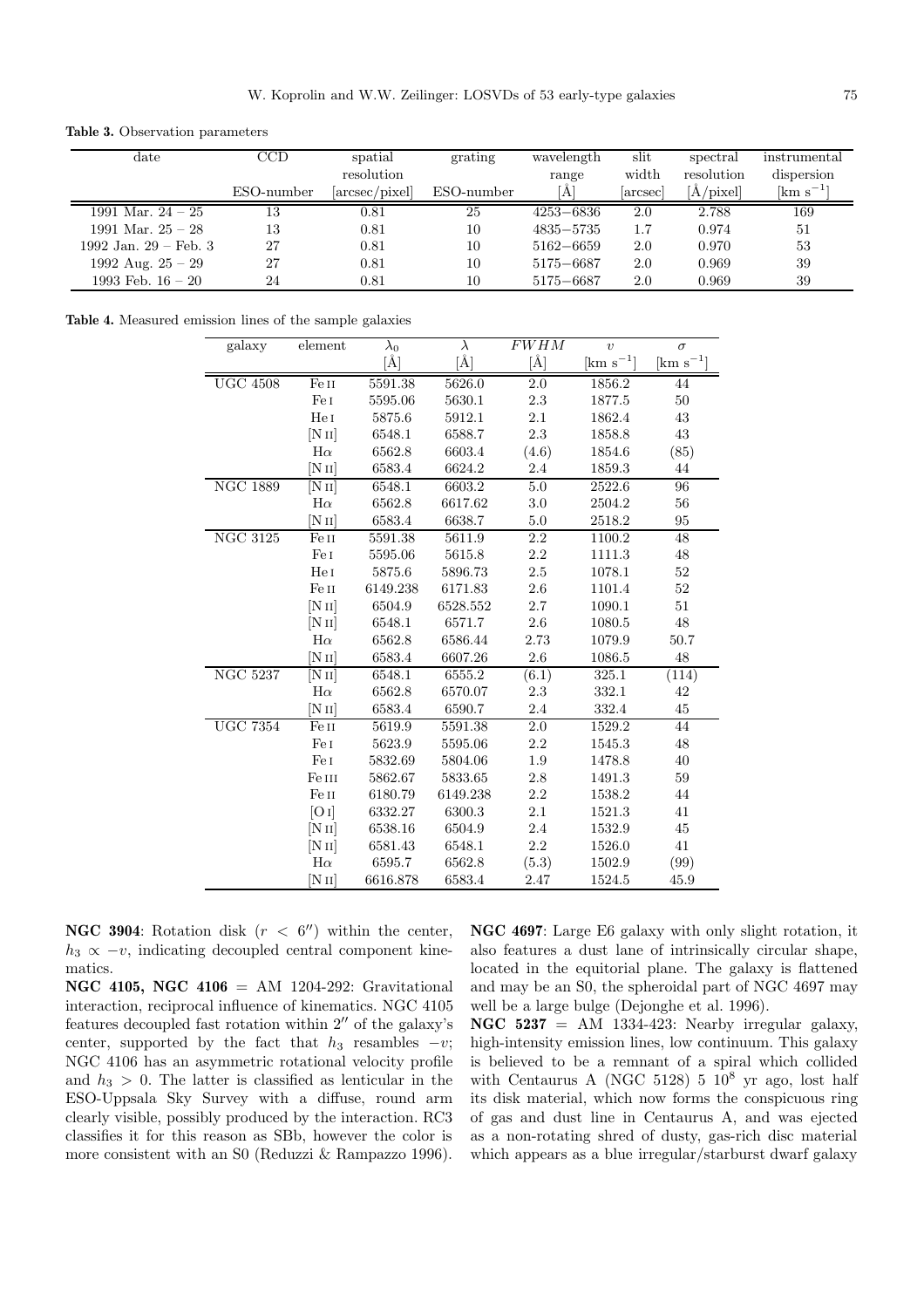(Thomson 1992).

**NGC 6861** = IC 4949: Unusually high velocity dispersion at the center, fast rotation. This is a massive S0 galaxy, possibly influenced by a bar component. This galaxy also features a compact radio source in its core (Slee et al. 1994).

**UGC 7354** = A  $1216+04$ : Only emission lines, no absorption lines detected. This is a blue compact dwarf (Papaderos et al. 1996) or a starburst galaxy (Campos-Aguilar & Moles 1991).

The ESO-Uppsala Sky Survey designates 25 galaxies as cluster members, 8 galaxies as group members, 3 galaxies as pairs (NGC 4105 with NGC 4106, NGC 5237 with a compact object) and 6 galaxies as field galaxies (IC 4797, NGC 2380, NGC 2865, NGC 2887, NGC 3302, NGC 3585). For 12 galaxies no such data was available.

Table 5 contains the most important measured or derived spectroscopic quantities of the sample galaxies. These mean parameters describe the individual galaxies sufficiently well for the investigation of correlations between different kinematic and non-kinematic properties and LOSVDs. All mean parameters refer to the galaxy properties within their effective radii.

 $v_{\rm sys}$  is the heliocentric corrected system velocity;

- **–** vrot is the rotational velocity, it was measured as the difference between an average of the radial velocities where the rotation curve flattened and the central velocity;
- $dv/dr_0$  is the gradient of the rotation curve at the center of the galaxy;
- $-\sigma_0$  is the mean value of all velocity dispersions within  $5 \text{ arcsec}^5$  of the galaxy's center:
- $\sigma_{\rm m}$  was derived by averaging all velocity dispersions within  $r_{e/2}^6$ ;
- $-\sigma_{e/2}$  is the velocity dispersion at half of the effective radius;
- $-$  ∆ $\sigma_{e/2}$  is the relative change of the velocity dispersion and is calculated as  $\Delta \sigma_{e/2} = (\sigma_{e/2} - \sigma_0)/\sigma_0;$
- **–** (v/σ)<sup>∗</sup> is the anisotropy parameter and is calculated as  $(v/\sigma)^* = \frac{(v/\sigma)_{\text{observed}}}{(v/\sigma)_{\text{oblate}}}, \text{ where } (v/\sigma)_{\text{oblate}} = \sqrt{\frac{\epsilon}{1-\epsilon}}.$ The ellipticities of the sample galaxies were taken from RC3.

# **4. Correlations between kinematic and photometric parameters**

The photometric parameters used for these correlation were taken from Burstein et al. (1987), RC3 and the ESO-Uppsala Sky Survey, kinematic quantities are results of this work.

To calculate the distances of the sample galaxies two different models were used:

- 1. The distances were calculated by assuming an undisturbed Hubble-flow and  $H_0 = 75$  km s<sup>-1</sup> Mpc<sup>-1</sup>, using the system velocities taken from Faber et al. (1989).
- 2. The distances were taken from the catalogue of Kraan-Korteweg (1986), where a model of the Virgo cluster infall was added to the Hubble flow.

# 4.1. Correlations between anisotropy and photometric parameters

Binney (1978) was the first to utilize a  $(v/\sigma)$  vs.  $\epsilon$ -diagram in order to get a statistic reference if a group of galaxies suits into the model of an oblate rotator or whether it rather consists of dynamical hot systems, where chaotic star motion dominates.

In Fig. 1  $(v/\sigma)^*$  vs.  $\epsilon$ ,  $(v/\sigma)$  vs.  $\epsilon$  and v vs.  $\epsilon$  are plotted for all sample galaxies where these parameters are available. Galaxies with  $(v/\sigma)^* > 1$  are expected to be rotationally supported systems. These are (sorted by increasing  $\epsilon$ : NGC 1404, NGC 2872, NGC 3260, NGC 4105, NGC 7196, NGC 3557, NGC 3268, NGC 6861, NGC 2271, NGC 7049 and NGC 1537. The last four objects are S0 systems, the others are elliptical galaxies with fast rotation.

The correlation between anisotropy and luminosity was first described in Davies et al. (1983). Galaxies with low luminosity are mostly rotationally supported systems while galaxies with high luminosity are generally systems with high anisotropy. The existence of this correlation is explained by the increasing influence of chaotic relaxation and the increasing influence of merging with increasing galaxy mass (and therefore luminosity) (Davies et al. 1983; Bender et al. 1992). In Fig. 2 the correlation between  $(v/\sigma)^*$  and  $M_B$  is plotted.

The galaxy NGC 3557 is represented by the data point with the greatest luminosity and doesn't follow the general trend. This E3-galaxy features high luminosity and a rotational velocity of  $v_{\text{rot}} = 217 \pm 11 \text{ km s}^{-1}$ .

## 4.2. κ-space

 $\kappa$ -space was introduced by Bender et al. (1992) and was originally defined to examine the physical properties of dynamically hot galaxies. The axes of  $\kappa$ -space are proportional to the logarithm of galaxy mass  $(\kappa_1)$ , mass-to-light ratio  $(\kappa_3)$ , and a third quantity that is mainly surface brightness  $(\kappa_2)$  (Burstein et al. 1997). The  $\kappa_1/\kappa_3$ -projection represents a side-view of the fundamental plane, the  $\kappa_1/\kappa_2$ -projection shows it nearly face-on.

All sample galaxies where the necessary input parameters  $\sigma_c$ ,  $R_e$  and  $I_e$  were available are represented in Fig. 3.

<sup>5</sup> Consistent with Faber et al. (1989).

Consistent with Bender et al. (1994).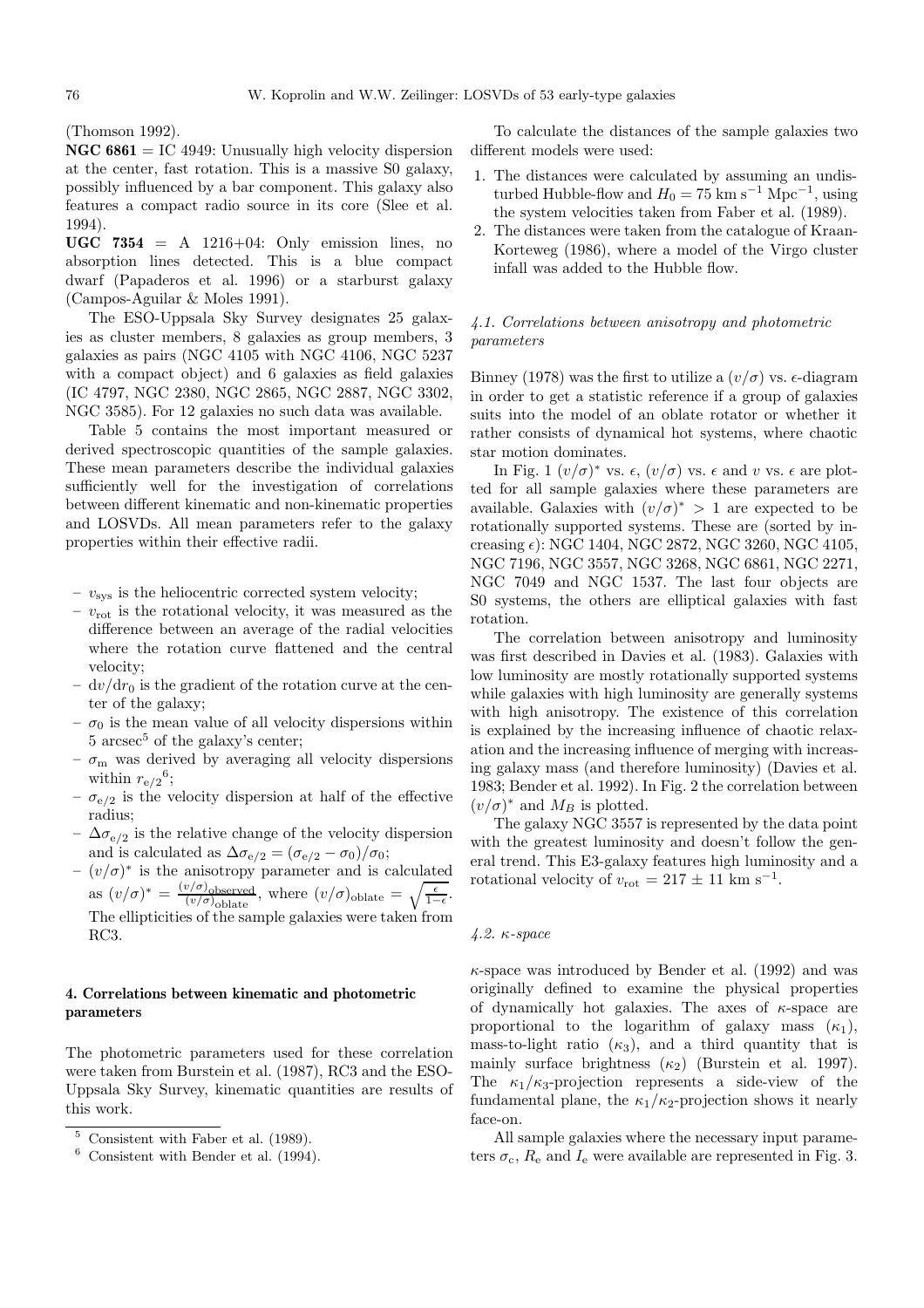Table 5. Measured spectroscopic parameters of the sample galaxies. Quantities marked with <sup>∗</sup> are results of emission line measurements

| galaxy                     | $v_{\rm sys}$                       | $v_{\rm rot}$                | $dv/dr_0$                                                                                                              | $\sigma_0$                       | $\sigma_{\rm m}$         | $\sigma_{\rm e/2}$            | $\Delta \sigma_{\rm e/2}$                                                                                              | $(v/\sigma)^*$ |
|----------------------------|-------------------------------------|------------------------------|------------------------------------------------------------------------------------------------------------------------|----------------------------------|--------------------------|-------------------------------|------------------------------------------------------------------------------------------------------------------------|----------------|
|                            | $\rm [km~s^{-1}]$                   |                              | $\lceil \mathrm{km} \; \mathrm{s}^{-1} \rceil \; \lceil \mathrm{km} \; \mathrm{s}^{-1} \; \mathrm{arcsec}^{-1} \rceil$ | $\mathrm{[km\ s^{-1}]}$          | $\rm [km\;s^{-1}]$       | $\lfloor km \ s^{-1} \rfloor$ |                                                                                                                        |                |
| I1729                      | $1441 \pm 3$                        | $54\pm4$                     | $21 \pm 8$                                                                                                             | $131 \pm 7$                      |                          |                               | $130 \pm 9$ 127 ± 18 -0.03 ± 0.14 0.45 ± 0.05                                                                          |                |
| N1404                      | $1834 \pm 4$                        | $113\,\pm\,10$               | $1\,\pm\,9$                                                                                                            | $259\,\pm\,5$                    |                          |                               | $247 \pm 4$ 216 $\pm$ 10 -0.17 $\pm$ 0.04 1.30 $\pm$ 0.11                                                              |                |
| N1427                      | $1417 \pm 3$                        | $63\,\pm\,10$                | $9\,\pm\,5$                                                                                                            | $157\,\pm\,4$                    |                          |                               | $150 \pm 8$ $150 \pm 8$ $-0.05 \pm 0.06$ $0.61 \pm 0.10$                                                               |                |
| N1537                      | $1407\,\pm\,2$                      | $176 \pm 8$                  | $18\,\pm\,4$                                                                                                           | $138\,\pm\,4$                    |                          |                               | $121 \pm 4$ $102 \pm 11$ $-0.26 \pm 0.08$ $2.03 \pm 0.11$                                                              |                |
| N1549                      | $1198 \pm 2$                        | $53\,\pm\,12$                | $0\,\pm\,3$                                                                                                            | $218\,\pm\,3$                    |                          |                               | $191 \pm 4$ $109 \pm 11$ $-0.50 \pm 0.05$ $0.61 \pm 0.14$                                                              |                |
| N1889                      | $2406 \pm 6$                        | $113 \pm 13$                 | $9\,\pm\,18$                                                                                                           | $167\,\pm\,11$                   |                          |                               |                                                                                                                        |                |
|                            | $2524 \pm 8^*$                      |                              |                                                                                                                        | $89.4 \pm 19.5^*$                |                          |                               |                                                                                                                        |                |
| N2271<br>N2325             | $2558 \pm 6$<br>$2073 \pm 5$        | $263\,\pm\,36$<br>$9 \pm 17$ | $20\,\pm\,7$<br>$5\,\pm\,17$                                                                                           | $237 \pm 7$<br>$206\,\pm\,8$     |                          |                               | $228 \pm 8$ $235 \pm 8$ $-0.01 \pm 0.04$ $1.72 \pm 0.24$<br>$215 \pm 13$ 179 $\pm$ 27 -0.13 $\pm$ 0.13 0.05 $\pm$ 0.09 |                |
| N2380                      | $1755 \pm 4$                        | $68\,\pm\,16$                | $4\,\pm\,10$                                                                                                           | $200 \pm 6$                      | $\overline{\phantom{0}}$ |                               |                                                                                                                        |                |
| N2434                      | $1358 \pm 4$                        | $41\,\pm\,15$                | $7\,\pm\,10$                                                                                                           | $189\,\pm\,6$                    |                          |                               | $170 \pm 8$ $152 \pm 10$ $-0.20 \pm 0.06$ $0.89 \pm 0.33$                                                              |                |
| <b>I2311</b>               | $1636 \pm 4$                        | $30 \pm 18$                  | $7\pm8$                                                                                                                | $211 \pm 5$                      |                          |                               | $189 \pm 5$ 143 $\pm$ 13 -0.32 $\pm$ 0.07 0.50 $\pm$ 0.30                                                              |                |
| U4508                      | $1865\,\pm\,8^*$                    |                              |                                                                                                                        | $44.9\,\pm\,3.1^*$               |                          |                               |                                                                                                                        |                |
| N2663 (major axis)         | $1987 \pm 8$                        | $35\,\pm\,31$                | $6\,\pm\,19$                                                                                                           | $329\,\pm\,11$                   | $\overline{\phantom{m}}$ |                               |                                                                                                                        |                |
| N2663 (PA= $98^{\circ}$ )  | $1951 \pm 8$                        | $13\,\pm\,19$                | $3\,\pm\,13$                                                                                                           | $321\,\pm\,9$                    |                          |                               |                                                                                                                        |                |
| N2699                      | $1715\,\pm\,3$                      | $73\,\pm\,6$                 | $17\,\pm\,5$                                                                                                           | $152\,\pm\,6$                    | $\equiv$                 | $\overline{\phantom{0}}$      |                                                                                                                        |                |
| N2887                      | $2843\,\pm\,6$                      | $6\,\pm\,20$                 | $2\,\pm\,19$                                                                                                           | $296\,\pm\,8$                    |                          |                               | $267 \pm 7$ 187 $\pm$ 9 -0.37 $\pm$ 0.04 0.03 $\pm$ 0.12                                                               |                |
| N2865                      | $2529\,\pm\,4$                      | $72 \pm 15$                  | $1\,\pm\,10$                                                                                                           | $184 \pm 5$                      |                          |                               | $182 \pm 5$ $175 \pm 8$ $-0.05 \pm 0.05$ $0.67 \pm 0.14$                                                               |                |
| N2872                      | $3117\,\pm\,9$                      | $190\,\pm\,50$               | $8\,\pm\,16$                                                                                                           | $281\,\pm\,13$                   |                          |                               | $248 \pm 10$ 154 $\pm$ 29 -0.45 $\pm$ 0.11 1.98 $\pm$ 0.53                                                             |                |
| N2888                      | $2342\,\pm\,3$                      | $54 \pm 9$                   | $14\,\pm\,6$                                                                                                           | $138\,\pm\,7$                    |                          |                               | $140 \pm 7$ $141 \pm 9$ $0.02 \pm 0.08$ $0.65 \pm 0.11$                                                                |                |
| N2986                      | $2174 \pm 7$                        | $57\,\pm\,12$                | $30\,\pm\,10$                                                                                                          | $282\,\pm\,13$                   |                          |                               | $243 \pm 14$ $206 \pm 31$ $-0.27 \pm 0.11$ $0.61 \pm 0.13$                                                             |                |
| N3078                      | $2428 \pm 5$                        | $99\,\pm\,8$                 | $30\,\pm\,18$                                                                                                          | $305\,\pm\,6$                    |                          |                               | $292 \pm 9$ $255 \pm 16$ $-0.16 \pm 0.05$ $0.75 \pm 0.06$                                                              |                |
| N3087                      | $2511 \pm 4$                        | $34 \pm 8$                   | $13\pm5$                                                                                                               | $259\,\pm\,6$                    |                          |                               | $246 \pm 7$ 192 $\pm$ 24 -0.26 $\pm$ 0.10 0.30 $\pm$ 0.07                                                              |                |
| N3136                      | $1670 \pm 5$                        | $10\,\pm\,16$                | $2\,\pm\,16$                                                                                                           | $226 \pm 5$                      |                          |                               | $197 \pm 5$ 115 $\pm$ 12 -0.49 $\pm$ 0.06 0.07 $\pm$ 0.12                                                              |                |
| N3125                      | $1077 \pm 11^{*}$                   |                              | $\frac{1}{2}$                                                                                                          | $51.9 \pm 4.0^*$                 | $\equiv$                 | $\overline{\phantom{m}}$      |                                                                                                                        |                |
| N3224                      | $2898\,\pm\,8$                      | $94\,\pm\,26$                | $25\,\pm\,10$                                                                                                          | $216\,\pm\,16$                   |                          |                               | $206 \pm 13$ 172 $\pm$ 19 -0.20 $\pm$ 0.11 0.94 $\pm$ 0.26                                                             |                |
| N3250                      | $2704\,\pm\,5$                      | $132\,\pm\,9$                | $21\,\pm\,10$                                                                                                          | $298\,\pm\,6$                    |                          |                               | $262 \pm 6$ 188 $\pm$ 16 -0.37 $\pm$ 0.06 0.81 $\pm$ 0.06                                                              |                |
| N3258                      | $2646 \pm 5$                        | $39\,\pm\,9$                 | $14\,\pm\,14$                                                                                                          | $357\,\pm\,6$                    |                          |                               | $319 \pm 6$ 267 $\pm$ 18 -0.25 $\pm$ 0.05 0.29 $\pm$ 0.07                                                              |                |
| N3260                      | $2248 \pm 6$                        | $211 \pm 16$                 | $39\,\pm\,12$                                                                                                          | $174\,\pm\,9$                    |                          |                               | $147\,\pm\,10$ $106\,\pm\,24$ $\,-0.39\,\pm\,0.14$ $2.71\,\pm\,0.27$                                                   |                |
| N3268                      | $2575 \pm 6$                        | $211 \pm 38$                 | $47\,\pm\,21$<br>$12\,\pm\,15$                                                                                         | $197\,\pm\,10$                   |                          |                               | $177 \pm 10$ $122 \pm 17$ $-0.38 \pm 0.09$ $1.91 \pm 0.36$                                                             |                |
| N3302<br>N3309             | $3742\,\pm\,10$<br>$4024 \pm 6$     | $18 \pm 41$<br>$17 \pm 10$   | $12\,\pm\,9$                                                                                                           | $379\,\pm\,17$<br>$282\,\pm\,10$ |                          |                               | $309 \pm 21$ 148 $\pm$ 21 -0.61 $\pm$ 0.06 0.10 $\pm$ 0.22                                                             |                |
| N3377                      | $591\,\pm\,2$                       | $86\pm4$                     | $25\,\pm\,7$                                                                                                           | $135 \pm 7$                      |                          |                               | $115 \pm 8$ 81 $\pm$ 22 -0.40 $\pm$ 0.17 0.88 $\pm$ 0.07                                                               |                |
| N3557B                     | $2723 \pm 4$                        | $124 \pm 7$                  | $32\,\pm\,11$                                                                                                          | $201\,\pm\,6$                    |                          |                               |                                                                                                                        |                |
| N3557                      | $2885 \pm 7$                        | $217 \pm 11$                 | $26\,\pm\,7$                                                                                                           | $363\,\pm\,14$                   |                          |                               | $276 \pm 7$ 181 $\pm$ 17 -0.50 $\pm$ 0.05 1.26 $\pm$ 0.07                                                              |                |
| N3585                      | $1333\,\pm\,2$                      | $157\pm3$                    | $19\,\pm\,4$                                                                                                           | $232\,\pm\,3$                    |                          |                               | $218 \pm 3$ 220 $\pm 8$ -0.06 $\pm$ 0.04 0.80 $\pm$ 0.02                                                               |                |
| N3617                      | $1955\,\pm\,3$                      | $99\,\pm\,20$                | $9\,\pm\,4$                                                                                                            | $111\,\pm\,8$                    |                          |                               | $111 \pm 7$ $109 \pm 20$ $-0.02 \pm 0.20$ $1.40 \pm 0.30$                                                              |                |
| N3636                      | $1609 \pm 4$                        | $8\,\pm\,14$                 | $4\,\pm\,6$                                                                                                            | $114\,\pm\,10$                   |                          |                               |                                                                                                                        |                |
| $\rm N3904$                | $1592\,\pm\,3$ $\quad$ $69\,\pm\,7$ |                              | $18\,\pm\,5$                                                                                                           | $211 \pm 4$                      |                          |                               | $195 \pm 5$ 118 $\pm$ 14 -0.44 $\pm$ 0.07 0.57 $\pm$ 0.06                                                              |                |
| N3923                      | $1639 \pm 4$                        | $53 \pm 13$                  | $4 \pm 10$                                                                                                             | $290 \pm 4$                      |                          |                               | $275 \pm 6$ 176 $\pm$ 22 -0.39 $\pm$ 0.08 0.27 $\pm$ 0.07                                                              |                |
| N4033                      | $1452 \pm 3$                        | $99 \pm 8$                   | $10 \pm 6$                                                                                                             | $134 \pm 4$                      |                          |                               | $142 \pm 4$ 161 $\pm$ 12 0.20 $\pm$ 0.10 0.60 $\pm$ 0.05                                                               |                |
| N4105                      | $2147 \pm 3$                        | $158 \pm 14$                 | $19 \pm 8$                                                                                                             | $181 \pm 4$                      |                          |                               | $165 \pm 4$ 133 $\pm$ 6 -0.27 $\pm$ 0.04 1.62 $\pm$ 0.15                                                               |                |
| N4106                      | $1861 \pm 4$                        | $10 \pm 5$                   | $9 \pm 11$                                                                                                             | $230 \pm 5$                      |                          |                               | $216 \pm 6$ $169 \pm 9$ $-0.27 \pm 0.04$ $0.09 \pm 0.05$                                                               |                |
| U7354                      | $1505 \pm 18^*$                     | $\sim$ $-$                   | $\overline{\phantom{m}}$                                                                                               | $46.1 \pm 4.9^*$                 | $\overline{\phantom{0}}$ | $\overline{\phantom{m}}$      | $\overline{\phantom{m}}$                                                                                               |                |
| N4261                      | $2038 \pm 5$                        | $12 \pm 16$                  | $1 \pm 13$                                                                                                             | $356 \pm 5$                      |                          |                               | $294\,\pm\,4\  \  224\,\pm\,14\ -0.37\,\pm\,0.04\  \, 0.12\,\pm\,0.16$                                                 |                |
| N4697 ( $PA=100^{\circ}$ ) | $1050 \pm 3$                        | $97 \pm 7$                   | $27 \pm 4$                                                                                                             | $187 \pm 6$                      |                          |                               | $172 \pm 9$ 164 $\pm$ 12 -0.12 $\pm$ 0.07 0.77 $\pm$ 0.07                                                              |                |
| $N4697$ (minor axis)       | $1088\,\pm\,3$                      | $27 \pm 10$                  | $6 \pm 4$                                                                                                              | $181 \pm 4$                      |                          |                               | $174 \pm 4$ 177 $\pm$ 11 $-0.02 \pm 0.06$ 0.21 $\pm$ 0.08                                                              |                |
| N5061                      | $1931 \pm 3$                        | $59 \pm 13$                  | $2 \pm 7$                                                                                                              | $220 \pm 4$                      |                          |                               | $213 \pm 4$ 229 $\pm$ 13 0.04 $\pm$ 0.06 0.66 $\pm$ 0.15                                                               |                |
| N5237                      | $302 \pm 3^*$                       | $\hspace{0.05cm}$            |                                                                                                                        | $48.5 \pm 1.0^*$                 |                          |                               |                                                                                                                        |                |
| N5903                      | $2528 \pm 4$                        | $9 \pm 17$                   | $4 \pm 11$                                                                                                             | $212 \pm 6$                      |                          |                               | $194 \pm 6$ 177 $\pm$ 16 -0.16 $\pm$ 0.08 0.08 $\pm$ 0.17                                                              |                |
| I4797                      | $2635 \pm 3$                        | $137 \pm 6$                  | $28 \pm 9$                                                                                                             | $245 \pm 5$                      |                          |                               | $219 \pm 4$ 159 $\pm$ 12 -0.35 $\pm$ 0.05 0.56 $\pm$ 0.03                                                              |                |
| N6861                      | $2752 \,\pm\, 7$                    | $240 \pm 10$                 | $45 \pm 11$                                                                                                            | $382 \pm 7$                      |                          |                               | $340 \pm 6$ 297 $\pm$ 19 $-0.22 \pm 0.05$ 0.96 $\pm$ 0.04                                                              |                |
| N7029                      | $2703 \pm 5$                        | $132 \pm 7$                  | $29 \pm 6$                                                                                                             | $201 \pm 7$                      |                          |                               | $177 \pm 6$ 106 $\pm$ 12 -0.48 $\pm$ 0.06 0.82 $\pm$ 0.05                                                              |                |
| N7049<br>N7196             | $2183 \pm 5$<br>$2800 \pm 7$        | $171 \pm 17$<br>$243 \pm 25$ | $20 \pm 12$<br>$40 \pm 18$                                                                                             | $267 \pm 7$<br>$260\,\pm\,12$    |                          |                               | $220 \pm 7$ 114 $\pm$ 23 -0.57 $\pm$ 0.09 1.16 $\pm$ 0.12<br>$234 \pm 9$ $229 \pm 24$ $-0.12 \pm 0.10$ $1.76 \pm 0.19$ |                |
| I5297                      |                                     | $2831 \pm 6$ 113 $\pm 25$    | $5\pm19$                                                                                                               | $267 \pm 7$                      |                          |                               |                                                                                                                        |                |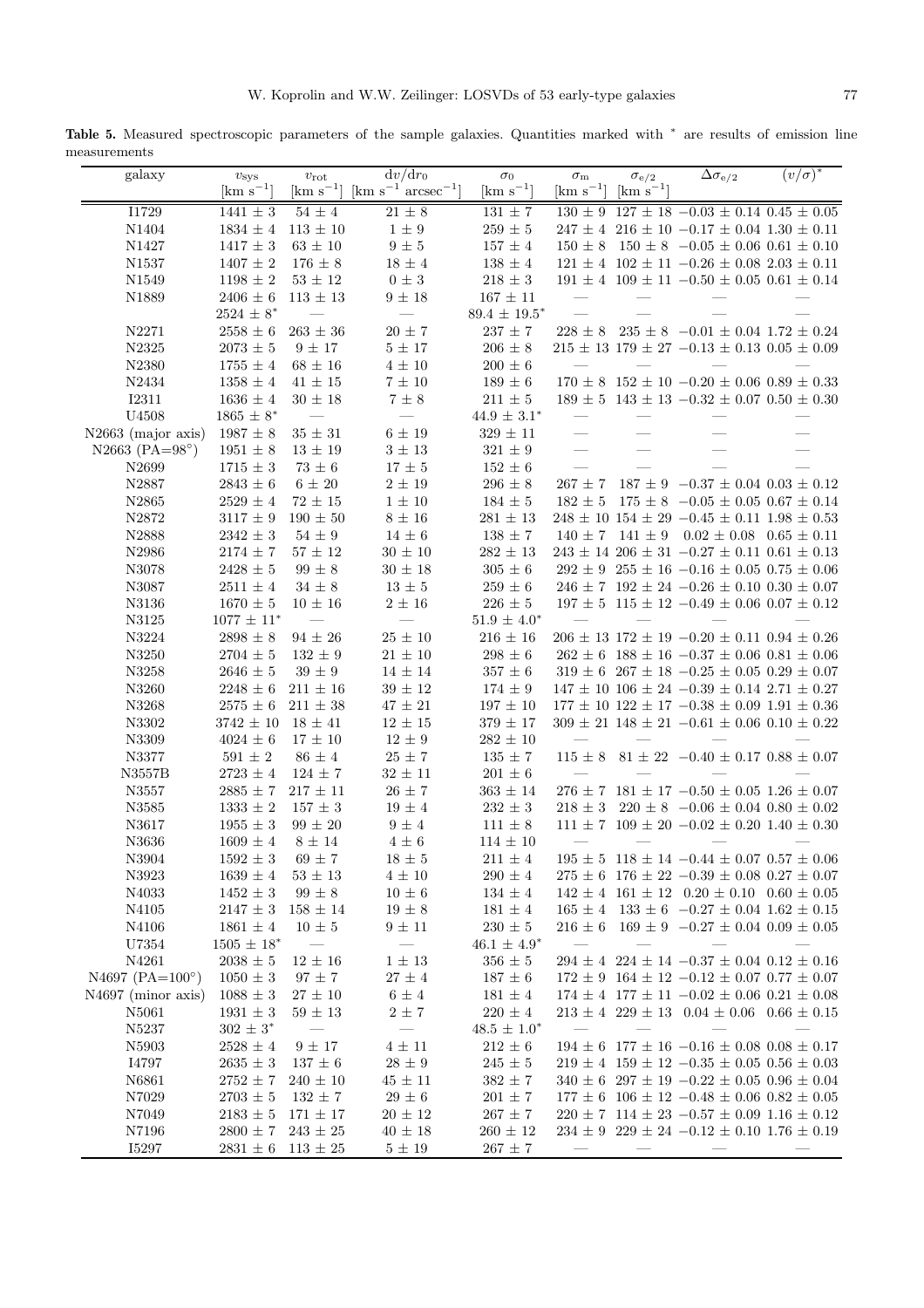

**Fig. 1.**  $(v/\sigma)^*$  vs.  $\epsilon$ ,  $(v/\sigma)$  vs.  $\epsilon$  and v vs.  $\epsilon$  - diagrams. The dotted line represents the theoretical model of an oblate rotator

The data point of one galaxy, NGC 6861, lies within the "zone of exclusion" (ZOE)  $\kappa_1 + \kappa_2 > 8.0$  defined by Burstein et al. (1997). All galaxies are giant sequence (Gas-Stellar Continuum) members. In the giant sequence  $\kappa_2$  increases while  $\kappa_1$  decreases, it contains bulges, normal ellipticals (giant and intermediate) and compacts.

## 4.3. Statistics

Rotational velocity profiles, velocity dispersion profiles,  $h_3$  and  $h_4$ -profiles were extracted for 49 galaxies. Bender et al. (1994) identified several kinematic types by their rotation, velocity dispersion,  $h_3$  and  $h_4$  profiles, finding correlations between kinematic profiles and photometric properties like diskyness or boxyness. Following this description, our sample galaxies were divided into the kinematic types, the kinematic types of the individual galaxies are listed in Table 6.

galaxies with decoupled

| central component kinematics                       | 17 galaxies           | $= 32\%$ |
|----------------------------------------------------|-----------------------|----------|
| disky                                              | 7 galaxies            | $= 13\%$ |
| boxy, without rotation $\dots\dots$                | 10 galaxies           | $=19\%$  |
| boxy, with weak rotation                           | 3 galaxies            | $= 6\%$  |
| $E0$                                               | 4 galaxies            | $= 8\%$  |
| normal E-galaxies $\dots\dots\dots$                | 7 galaxies            | $= 13\%$ |
| unknown                                            | 3 galaxies $= 6\%$    |          |
| not classifiable                                   | 9 galaxies $= 17\%$ . |          |
| Galaxies where not enough data for this evaluation |                       |          |



**Fig. 2.** The correlation between anisotropy and absolute luminosity in the B filter. The distances of the galaxies needed for the calculation of  $M_B$  were in the upper diagram taken from the catalog of Kraan-Korteweg (1986) and in the lower diagram derived under the assumption of an undisturbed Hubble flow. The dotted line represents the dividing line between rotational supported systems and anisotropic galaxies  $(v/\sigma)^* = 0.7$  given by Bender et al. (1992)

was obtainable are classified as "unknown", galaxies with profiles which did not fit into any of the representative object classes are found in "not classifiable". Some galaxies fit into more than one class, they are multiply counted.

Disky early-type galaxies are two-component systems with a hot bulge and a cold, fast rotating disk. This superposition will cause asymmetric LOSVDs which are characterized by strong negative  $h_3$  values. Features in the major axis rotation curve that are caused by varying light contributions of the disk are reflected by similar features in the  $h_3$  profile. Boxy ellipticals show none or only weak rotation and positive  $h_4$  values on their major axes. Weak rotation causes some weak asymmetry in their LOSVDs and therefore slightly negative  $h_3$  values. E0 galaxies do show a slight increase of velocity dispersion within their photometric core radii and smaller  $h_4$  values inside their core radii than further out. Normal E-galaxies are galaxies with  $h_3$  and  $h_4 \approx 0$ .

32% of all galaxies contain kinematically decoupled central components. The size of these central components was found to be  $0.40 \pm 0.28$  kpc and in all cases less than 1 kpc. The identification of decoupled central components is based on the kinematic profiles, which show features typical for disky galaxies, but  $h_3$  has the opposite sign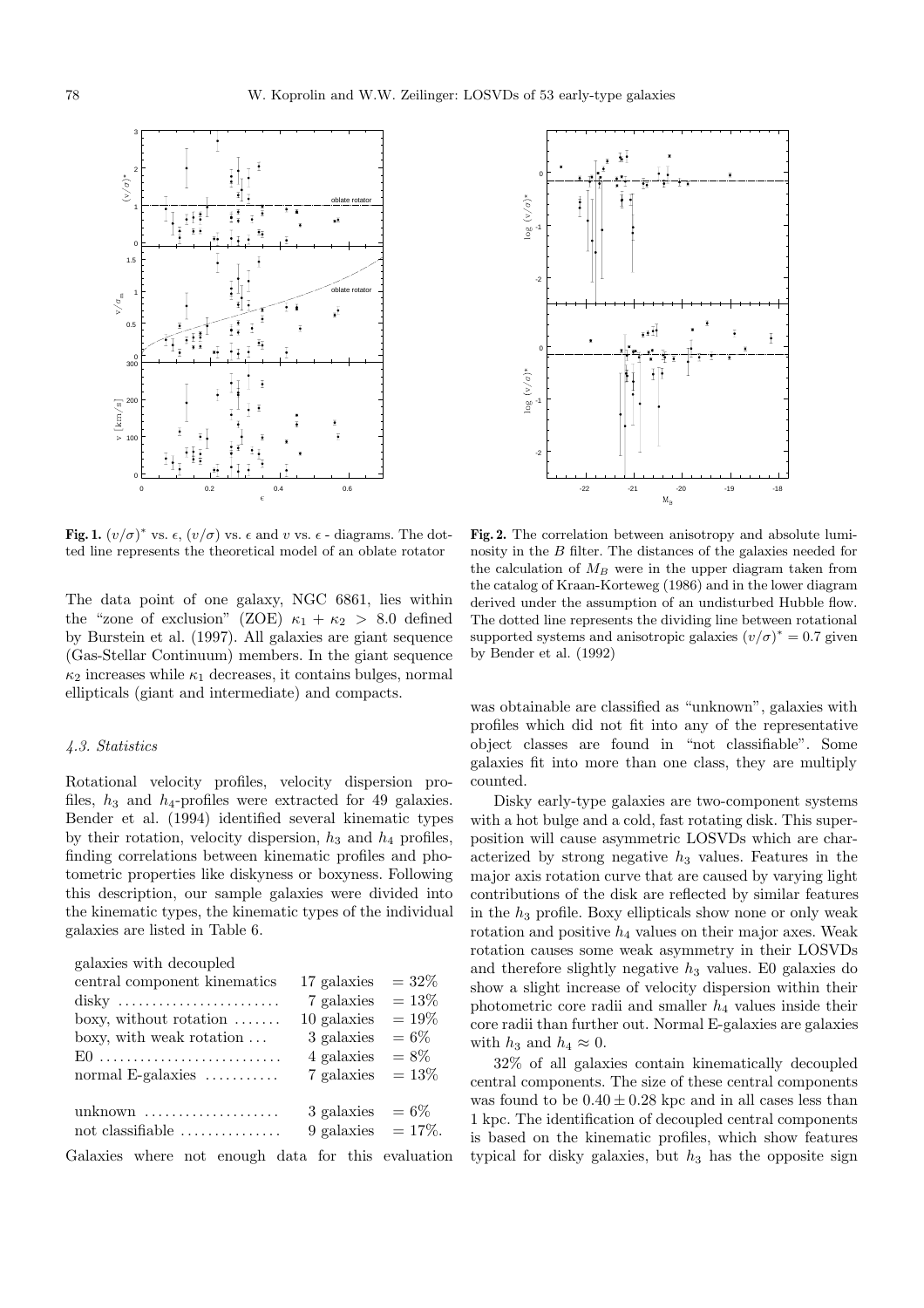**Table 6.** Kinematic types of the sample galaxies following Bender et al. (1994)

| galaxy            | kinematic type                     | galaxy | kinematic type                     |
|-------------------|------------------------------------|--------|------------------------------------|
| I1729             | disky:                             | N3302  | boxy, without rotation:            |
| N1404             | decoupled central component        | N3309  | normal E-galaxy                    |
| N <sub>1427</sub> | decoupled central component        | N3377  | normal E-galaxy                    |
| N1537             | normal E-galaxy                    | N3557B | decoupled central component        |
| N1549             | E0; boxy, with weak rotation       | N3557  | normal E-galaxy                    |
| N <sub>1889</sub> | unknown                            | N3585  | decoupled central component; disky |
| N2271             | decoupled central component; disky | N3617  | decoupled central component:       |
| N2325             | not classifiable                   | N3260  | disky                              |
| N2434             | boxy, without rotation             | N3636  | E0; boxy, without rotation         |
| N2380             | boxy, without rotation             | N3904  | decoupled central component        |
| <b>I2311</b>      | decoupled central component; disky | N3923  | not classifiable                   |
| U4508             | not classifiable                   | N4033  | decoupled central component        |
| N <sub>2663</sub> | boxy, without rotation             | N4105  | decoupled central component        |
| N2699             | decoupled central component        | N4106  | unknown                            |
| N2887             | boxy, without rotation             | U7354  | not classifiable                   |
| N <sub>2865</sub> | boxy, without rotation:            | N4261  | boxy, without rotation             |
| N2872             | unknown                            | N4697  | normal E-galaxy                    |
| N2888             | decoupled central component        | N5061  | E0; boxy, with weak rotation       |
| N2986             | decoupled central component        | N5237  | not classifiable                   |
| N3078             | decoupled central component        | N5903  | boxy, without rotation             |
| N3087             | decoupled central component        | I4797  | disky                              |
| N3136             | not classifiable                   | N6861  | not classifiable                   |
| N3125             | not classifiable                   | N7029  | not classifiable                   |
| N3224             | normal E-galaxy:                   | N7049  | normal E-galaxy                    |
| N3250             | decoupled central component:       | N7196  | decoupled central component:       |
| N3258             | boxy, with weak rotation           | I5297  | boxy, without rotation             |
| N3268             | disky                              |        |                                    |

to v and the reversal in the rotation corresponds to the radius where also  $h_3$  changes sign. On comparing these galaxies with results in literature, a good accordance was found, e.g. NGC 3078 and NGC 3250 where central depressions in the Mg<sub>2</sub> profiles were identified by Carollo et al. (1993). For two of the sample galaxies central surfacebrightness profiles have been obtained by HST, NGC 3377 and NGC 4697 (Faber et al. 1997). Both have power-law profiles which lack cores. NGC 4261 and NGC 4697 do contain nuclear dust structures also indentified by HST (van Dokkum & Franx 1995).

The percentage of sample galaxies where a disk component was evident is altogether 49%, in 36% no disk component could be detected and in 15% of the sample galaxies this is uncertain. It may therefore be concluded that more than half of the sample galaxies contain stellar disk components, adding the fact that with greater spatial resolution even smaller disks might have been detected.

The luminosity distributions of individual kinematic object classes are shown in Fig. 4. Galaxies with kinematically decoupled components are evenly distributed in the luminosity range, in contrary to Bender (1996) who find that these components should be more frequent in luminous ellipticals. The dichotomy in the class of elliptical galaxies in boxy and disky objects is confirmed also from the kinematic point of view. However it is noteworthy that some disky ellipticals show the signature of a kinematically decoupled central component.

It is an accepted fact that merging plays an important role in the evolution of early-type galaxies up to altering the original morphological type (Barnes 1996). The most notable signature of such an event are kinematically decoupled gaseous and stellar components (Bertola et al. 1990; Bender 1996). Statistics of our sample galaxies were used in order to verify this picture: ZCAT (Huchra et al. 1995) was searched for galaxies in the vicinity of each sample member using radial bins of 50, 100, 150 and 200 kpc around each galaxy and a redshift interval of  $\pm 1000$  km s<sup>-1</sup>. The resulting histogram (Fig. 5) reflects the well-known fact that generally elliptical galaxies are located in high-density environments (Dressler et al. 1994). However, it is noteworthy that the subsample of objects with decoupled components are found in groups of even higher density than average.

The peculiar central component kinematics in some ellipticals can possibly also be explained in ways different from the above scenario. E.g. the decoupled component could be due to streaming in a triaxial body, obliquely projected (Binney 1985; Franx et al. 1991; Statler 1994); but rotation amplitudes in the central components are in general too high and central metallicities are enhanced with respect to the main body, so this scenario cannot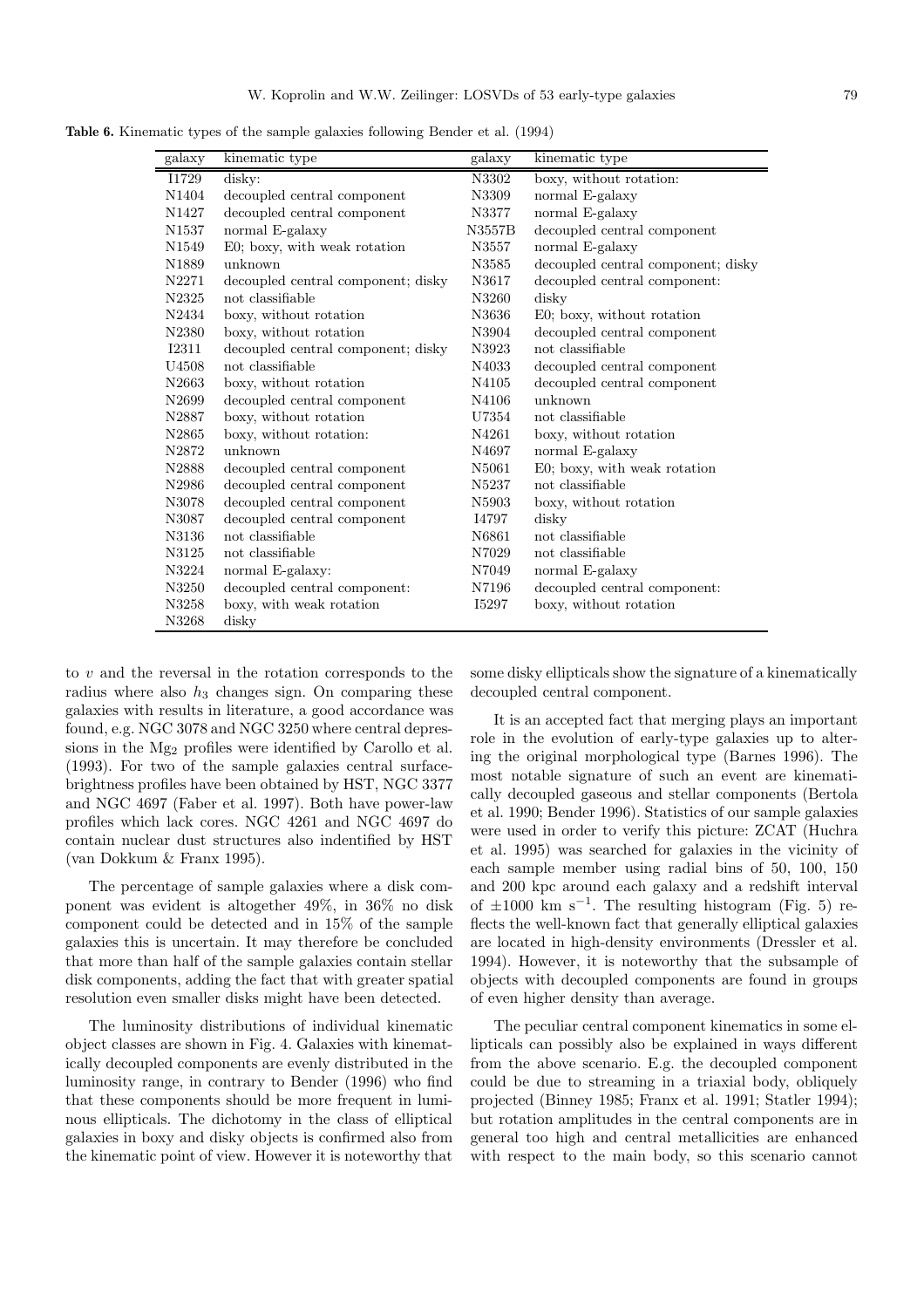

**Fig. 3.** κ-space in the parameterization published by Bender et al. (1992). The distances of the galaxies needed for the calculation of  $R_{\rm e}$  were in the upper diagram taken from the catalog of Kraan-Korteweg (1986) and in the lower diagram derived under the assumption of an undisturbed Hubble flow. The dotted line in the  $\kappa_1/\kappa_2$ -plot marks the beginning of the "zone of exclusion" (ZOE), which extends to the upper right. The full line in the other projections marks the fundamental plane

account for the formation of the majority of ellipticals with peculiar central components (Bender 1996).

#### **5. Conclusions**

We have measured the line-of-sight velocity distributions (LOSVDs) for a sample of 49 early-type galaxies by means of the fourier quotient method and the fourier fitting method. From the observed LOSVDs rotation velocities and velocity dispersions were derived and deviations of the LOSVDs from Gaussian profiles were parameterized by the amplitudes  $h_3$  and  $h_4$  of third- and fourth order Gauss-Hermite functions. For the investigation of correlations between different kinematic and photometric properties mean kinematic parameters were derived from the profiles.

The galaxies are shown to follow the general correlation between anisotropy and luminosity as described by



**Fig. 4.** Absolute luminosity distributions of the sample galaxies with respect to the kinematic types introduced by Bender et al. (1994). The shaded distributions represent respective luminosity distributions of the subsamples with kinematically decoupled component, boxiness or diskiness. Note that "diskiness" and "boxiness" were infered from the galaxy's kinematic profiles, not photometric properties

Davies et al. (1983). The position of the galaxies in  $\kappa$ space (Bender et al. 1992) was also plotted. All galaxies are shown to be giant sequence members, one galaxy lies within the zone of exclusion (ZOE).

Following Bender et al. (1994) the sample galaxies were divided into several representative object classes by examining their kinematic profiles. 32% of the examined galaxies contain kinematically decoupled central components, the size of these components was  $0.40 \pm 0.28$  kpc, in each case the component was smaller than 1 kpc. The kinematic signature of a stellar disk component is found in 49% of the sample galaxies, in 15% this is uncertain. Therefore it is highly probable that in more than half of all early-type galaxies a stellar disk component exists.

The galaxies which contain kinematically decoupled components are more likely to be found in groups of higher density than others. This fact supports the theory that kinematically decoupled components are the remnants of merging events which are more likely to be found in highdensity environments than in the field.

#### **References**

Barnes J., 1996, "Interaction and Induced Star Formation", Saas-Fee Advanced Course 26, Lecture Notes 1996, p. 275 Bender R., Surma P., 1992, A&A 258, 250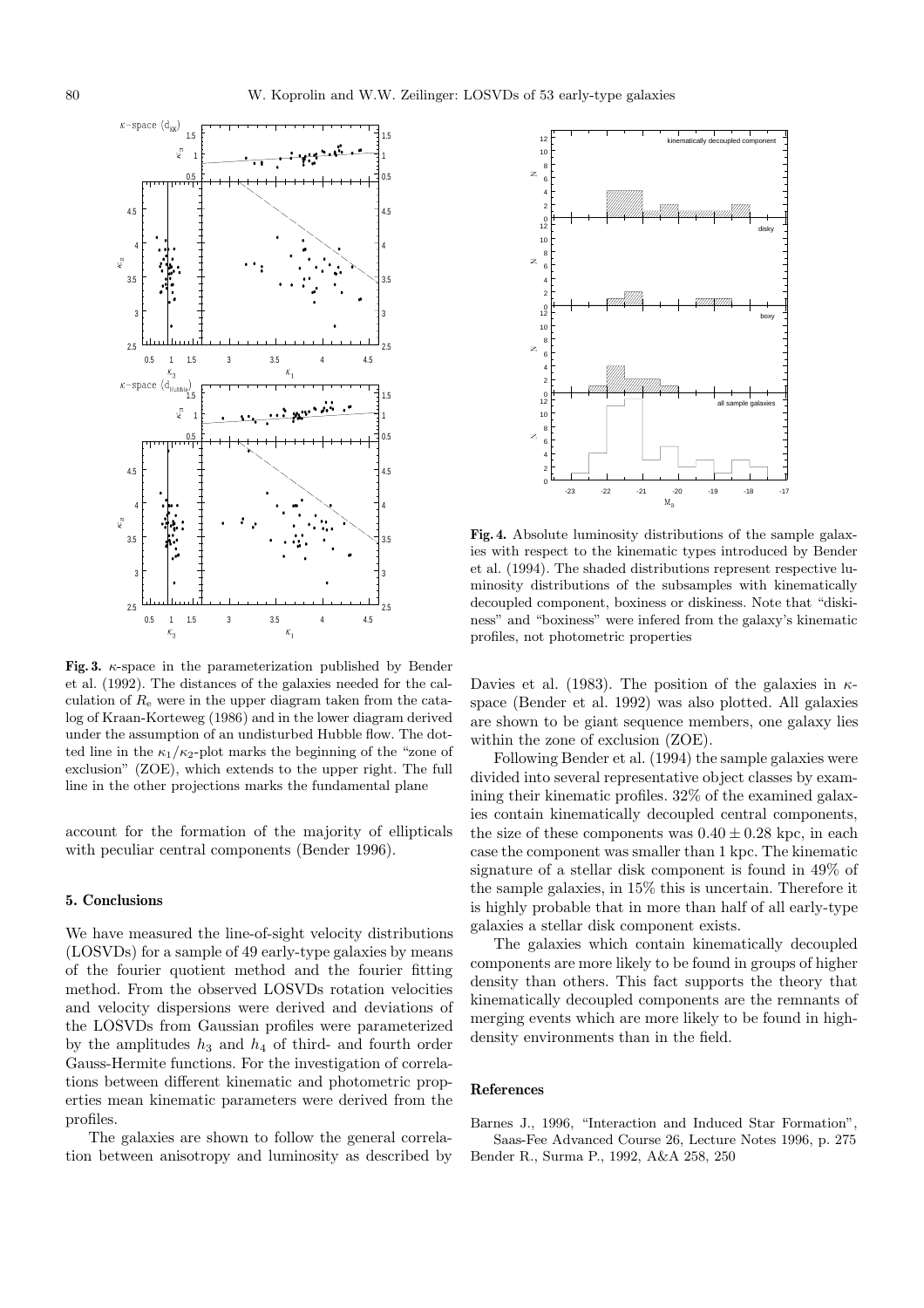

**Fig. 5.** Histograms of the number of sample galaxies with neighbours within a redshift interval of  $\pm 1000$  km s<sup>-1</sup> using ZCAT. The histograms range from a radial distance between sample galaxies and neighbours from  $0 < r < 50$  kpc (uppermost diagram) to  $150 < r < 200$  kpc (lowest diagram). The histograms for sample galaxies with kinematically decoupled components are shown as shaded. The last  $N_{\text{neighbor}}$  bin includes all galaxies with more than 5 nearby galaxies. A trend that galaxies with kinematically decoupled components are more likely to be located in crowded environments (where  $N_{\text{neighbors}}$  is higher) is evident

Bender R., Burstein D., Faber S.M., 1992, ApJ 399, 462

- Bender R., Saglia R.P., Gerhard O.E., 1994, MNRAS 269, 785
- Bender R., 1996, IAU Symp. 171 "New Light on Galaxy Evolution", Bender R., Davies R.L. (eds.). Kluwer, Netherlands, p. 181
- Bertola F., et al., 1990, "Dynamics and Interactions of Galaxies", Wielen (ed.), p. 249
- Binney J.J., 1978, MNRAS 183, 501
- Binney J.J., 1985, MNRAS 212, 767
- Binney J.J., Davies R.L., Illingworth G.D., 1990, ApJ 361, 78
- Burstein D., Davies R.L., Dressler A., et al., 1987, ApJS 64, 601
- Burstein D., Bender R., Faber S.M., Nolthenius R., 1997, AJ 114, 1365
- Campos-Aguilar A., Moles M., 1991, A&A 241, 358
- Carollo C.M., Danziger I.J., Buson L., 1993, MNRAS 265, 553
- Carollo C.M., Danziger I.J., 1994a, MNRAS 270, 523
- Carollo C.M., Danziger I.J., 1994b, MNRAS 270, 743
- Danziger I.J., Goss W.M., 1983, MNRAS 202, 703
- Davies R.L., et al., 1983, ApJ 266, 41
- Dejonghe H., et al., 1996, A&A 306, 363
- de Vaucouleurs G., de Vaucouleurs A., Corwin H.G., et al., 1991, "Third Reference Catalogue of Bright Galaxies". Springer Verlag (RC3)
- Dressler A., Oemler A., Butcher H.R., Gunn J.E., 1994, ApJ 430, 107
- Faber S.M., Wegner G., Burstein D., et al., 1989, ApJS 69, 763
- Faber S.M., Tremaine S., Ajhar E.A., et al., 1997, AJ 114, 1771
- Franx M., Illingworth G., Heckman T., 1989, ApJ 344, 613
- Franx M., Illingworth G., de Zeeuw T., 1991, ApJ 383, 112
- Huchra J.P., Geller M.J., Corwin H.G., 1995, "The CfA Redshift Catalogue", Harvard-Smithsonian Center for Astrophysics (ZCAT)
- Kraan-Korteweg R.C., 1986, A&AS 66, 255
- Lauberts A., Valentijn E.A., 1989, "The Surface Photometry Catalogue of the ESO-Uppsala Galaxies", ESO, ESO-Uppsala
- Liu C.T., Kennicutt R.C., 1995, ApJ 450, 547
- Marlowe A.T., Meurer G.R., Heckman T.M., Schommer R., 1997, ApJS 112, 285
- Papaderos P., Loose H.-H., Thuan T.X., Fricke K.J., 1996, A&AS 120, 207
- Paturel G., Fouque P., Bottinelli L., Gouguenheim L., 1989, A&AS 80, 299, "Catalogue of Principal Galaxies" (PGC)
- Reduzzi L., Rampazzo R., 1996, A&AS 116, 515
- Sadler E.M., Jenkins C.R., Kotanyi C.G., 1989, MNRAS 240, 591
- Sandage A., Tammann G.A., 1981, "Revised Shapley-Ames Catalog of Bright Galaxies". Carnegie Institution of Washington Publications, p. 635 (RSA)
- Slee O.B., Sadler E.M., Reynolds J.E., Ekers R.D., 1994, MNRAS 269, 928
- Statler T.S., 1994, ApJ 425, 500
- Telles E., Melnick J., Terlevich R., 1997, MNRAS 288, 78
- Thomson R.C., 1992, MNRAS 257, 689
- van der Marel R.P., Franx M., 1993, ApJ 407, 525
- van Dokkum P.G., Franx M., 1995, AJ 110, 2027

### **Appendix A: Kinematic profiles of the sample galaxies**

Shown here are the kinematic profiles of all sample galaxies with absorption lines strong enough for fourier fitting<sup>7</sup>. The profiles were obtained by applying the fourier fitting method with Gauss-Hermite polynomials on the sample spectra. The graphs plot rotational velocity, velocity dispersion,  $h_3$  and  $h_4$  values as a function of the distance from the centers of intensity. Filled and open circles refer to opposite sides from the centers. The spatial direction of the galaxy's side where the filled circles point to is given at the upper right corners of the plots. Distances from the centers are given in arcseconds below the plots and in units of the effective radii, when available (see Table 1), on top of the plots. The position angle of the slit was generally aligned with the optical major axis of the target galaxy, with the exceptions of NGC 2663 and NGC 4697, where two different position angles where used.

<sup>7</sup> Only the first page of Fig. 6 is printed, the full figure is available at http://www.edpsciences.org